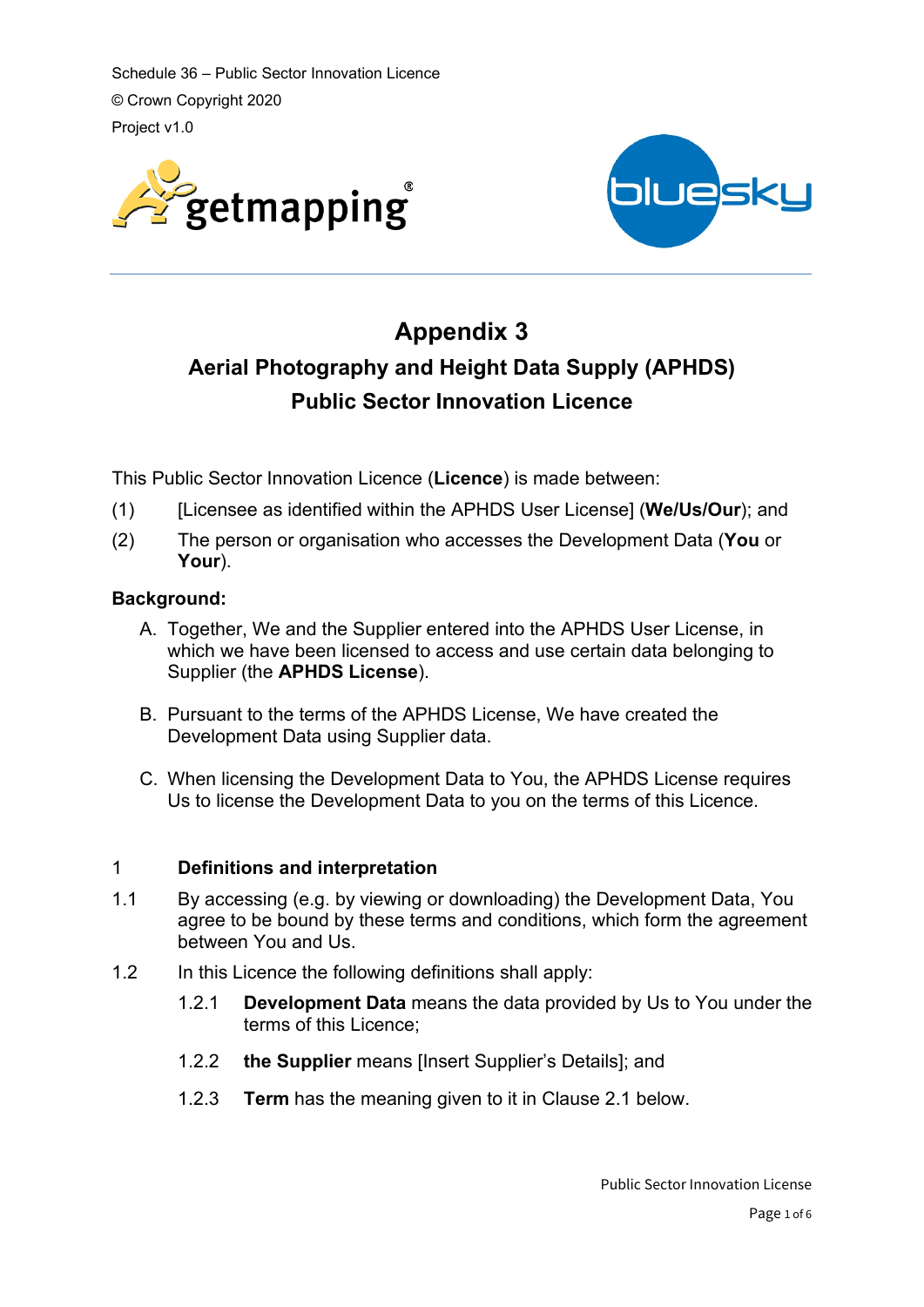- 1.3 In this Licence, unless the context otherwise requires:
	- 1.3.1 words in the singular include the plural and vice versa;
	- 1.3.2 references to: a) a Clause are to a Clause of this Licence; b) a party are to a party to this Licence; and c) a statute or statutory provision include any amendment, extension or re-enactment of such statute or provision;
	- 1.3.3 any words following the terms including, include, in particular, for example or any similar expression shall be construed as illustrative and shall not limit the sense of the words, description, definition, phrase or term preceding those terms.

# 2 **Commencement date and Duration of this Licence**

2.1 This Licence shall come into force on the date You access the Development Data and shall continue for a period of 3 months or terminated earlier in accordance with Clause 7 below (the **Term**).

# 3 **Obligations on You and Us**

- 3.1 In consideration of the payment of £1 by You to Us (receipt of which is hereby acknowledged), We hereby grant You a non-exclusive, nontransferable, revocable licence during the Term to use, copy, adapt and merge the Development Data solely for the purposes of (a) developing, evaluating and testing it as part of Your own products and/or services, and demonstrating those products and/or services to third parties, and/or (b) using the Development Data (for the purpose of evaluating it) as a business tool for the ordinary internal day to day activities involved in the administration and running of Your business or organisation.
- 3.2 In this Licence **demonstrating** and **demonstration** mean displaying Your products and/or services to potential customers, investors or agents on Your own equipment. Neither term includes loading any of the Development Data onto any potential customer's, investor's or agent's system or equipment or providing them with copies of the Development Data or any part of it.
- 3.3 Provided You have first entered into a written sub-contractor's licence (which includes terms and conditions that are substantially similar to, no less onerous than and not inconsistent with the terms and conditions of this Licence), You shall be permitted to pass the Development Data to Your subcontractor for the purposes as set out in Clauses 3.1 and 3.2.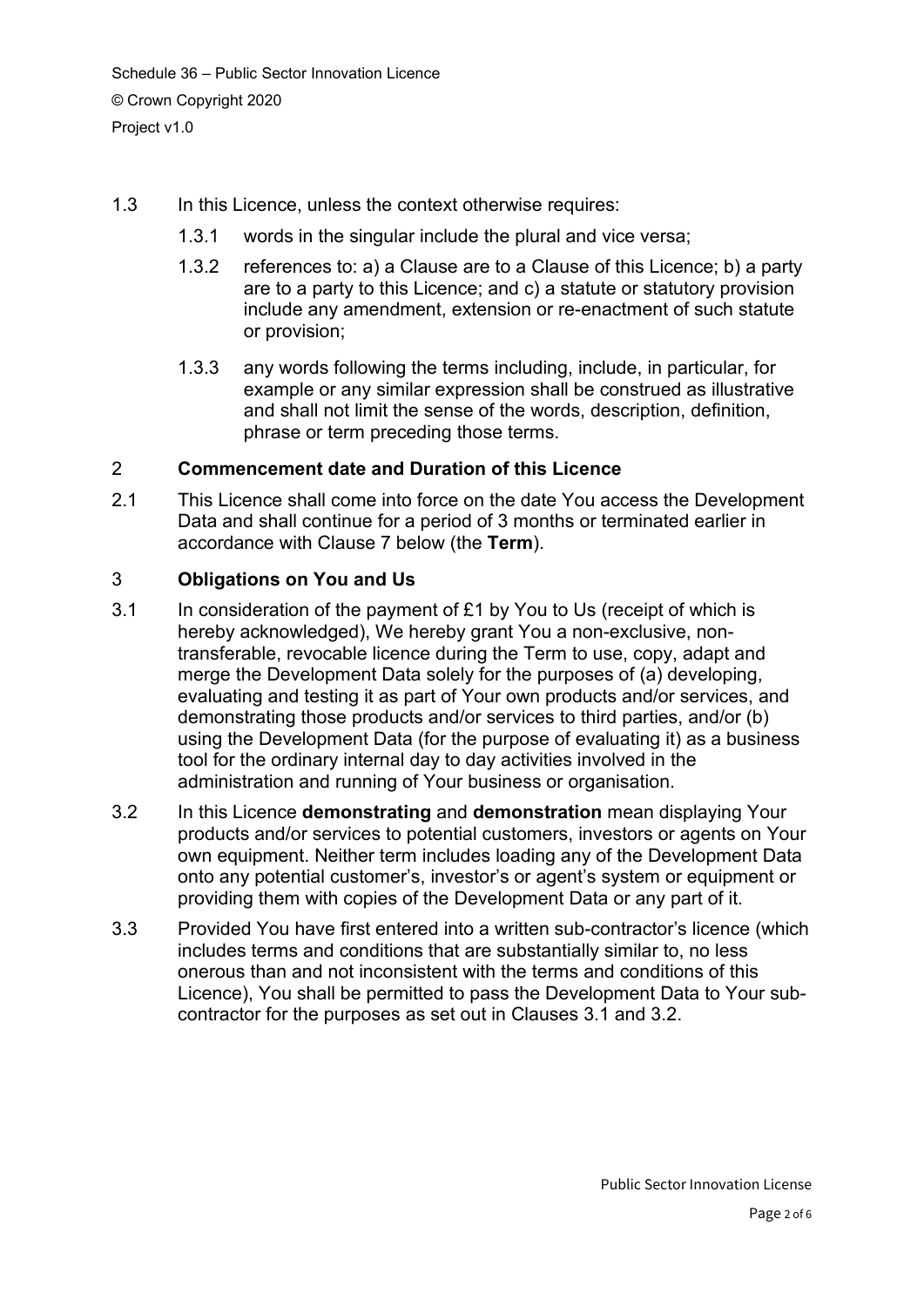# 4 **Your obligations**

- 4.1 Save as permitted under Clause 3, You have no other rights to use the Development Data. In the event that you wish to use the Development Data for any purpose beyond that permitted by this Licence, you should contact the Supplier's Customer Services via the form at the following link: [support@apgb.co.uk](mailto:support@apgb.co.uk)
- 4.2 You will provide technological and security measures to ensure that all Development Data which You or sub-contractors acting on Your behalf hold or are responsible for is physically and electronically secure from unauthorised use or access.
- 4.3 You will ensure that You (and any sub-contractor acting on Your behalf) observe the restrictions on the use of the Development Data set out in this Licence.
- 4.4 You shall not infringe or breach the intellectual property rights in the Development Data and you shall also notify Us as soon as You become aware of, or suspect, any infringement or other breach by You or any other third party of the intellectual property rights in the Development Data. You agree to co-operate and give Us and/or the Supplier all reasonable assistance in pursuing or dealing with any such infringement or breach.
- 4.5 You shall not tamper with or remove any copyright, trade mark, trade mark symbol or other proprietary notices contained in the Development Data.
- 4.6 You shall not be entitled to assign, transfer or novate rights and obligations under this Licence.
- 4.7 You will ensure that You and any third parties acting on Your behalf show and prominently display the appropriate intellectual property right acknowledgement on all Development Data and/or products and/or services, including any watermarks. If you are unsure of how such intellectual property right acknowledgements must be displayed, please contact the Supplier's Customer Services via the form at the following link: **[support@apgb.co.uk](mailto:support@apgb.co.uk)**
- 4.8 Without limiting Clause 4.1, You are not licensed to:
	- 4.8.1 pass any of the Development Data to any third party not directly involved in the development, evaluation, testing or demonstration (as defined in Clause 3.2) of such products and/or services; or
	- 4.8.2 use the Development Data to recreate any of the Supplier's products, any part of such products or any similar or substantially equivalent products; or
	- 4.8.3 commercially exploit, sell, license or distribute the Development Data or any products or services incorporating the Development Data.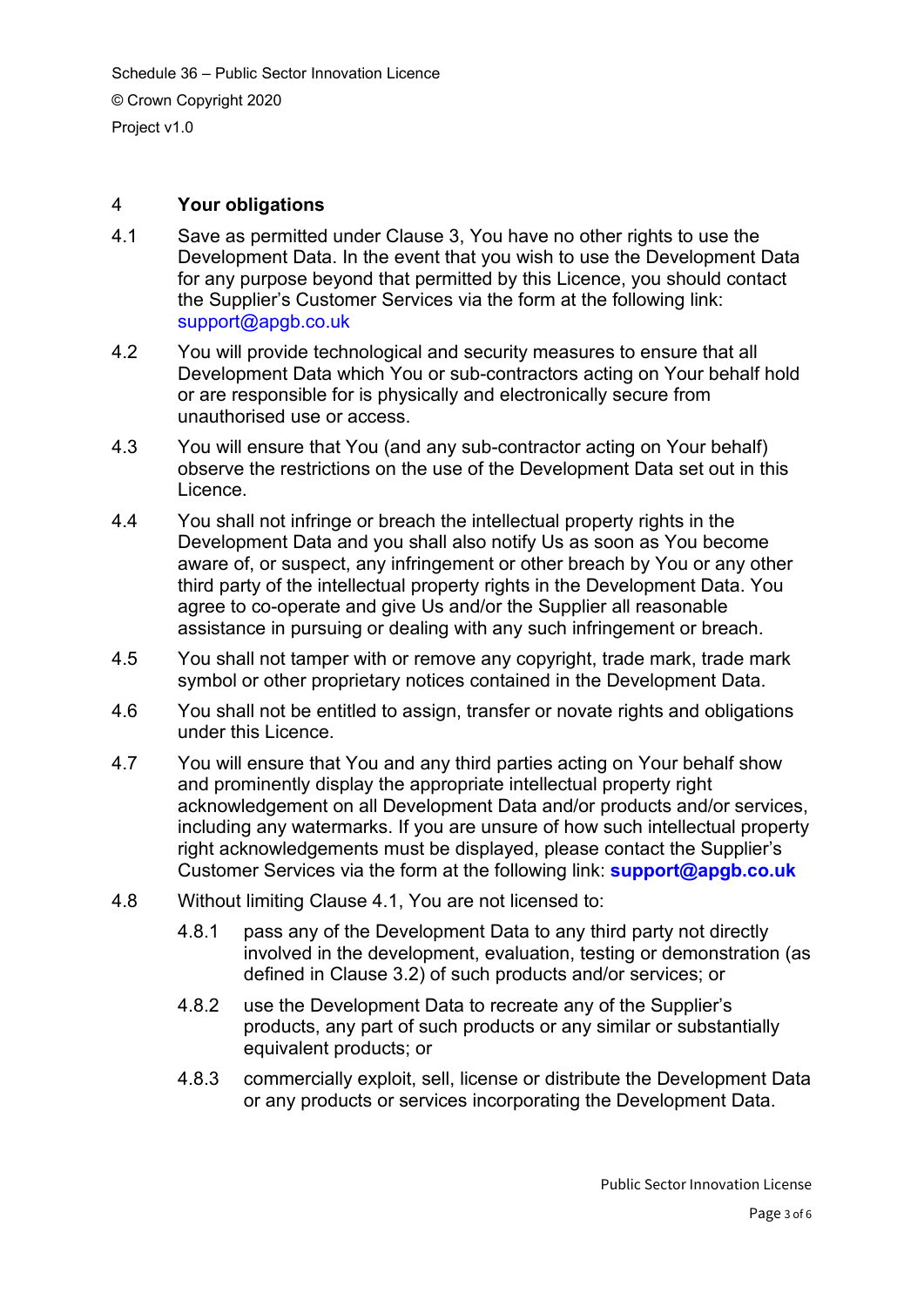## 5 **Licence fees**

5.1 There is no charge for the supply of the Development Data for the Term.

#### 6 **Auditing**

- 6.1 Throughout the Term You will maintain accurate, complete and detailed records relating to this Licence.
- 6.2 Upon giving reasonable notice, We and/or the Supplier and/or Our (or the Supplier's) representatives have the right to inspect Your compliance with this Licence and to take copies of any necessary records. We will pay for Our representatives and the Supplier; You will, at Your expense, make appropriate employees and facilities available to provide reasonable assistance.

## 7 **Termination**

- 7.1 We may terminate this Licence:
- 7.1.1 immediately if:
	- 7.1.1.1 You breach any of its terms;
	- 7.1.1.2 You are subject to any insolvency, bankruptcy, or administration proceedings (or anything analogous);
	- 7.1.1.3 You cease to do business; or
- 7.1.2 by giving You 30 days' written notice for any other reason.
- 7.2 Termination or expiry of this Licence will not affect Our or Your accrued rights and remedies.
- 7.3 From the date of expiry or termination, the licence granted in Clause 3.1 terminates and You and sub-contractors acting on Your behalf will immediately cease use of the Development Data and destroy and delete all copies of the same. If requested by Us, You shall provide Us with a sworn statement signed by Your authorised executive that You (and Your subcontractors) have complied with this Clause 7.3.
- 7.4 Clauses 6.2, 7.2, 7.3, 7.4, 8, 9, 10, 12 and 13 will survive the expiry or termination of this Licence.

#### 8 **Liability**

8.1 The Development Data is provided 'as is' and without any warranty or condition express or implied, statutory or otherwise as to its quality, accuracy or fitness for purpose. Except as expressly stated in this Licence, all conditions, warranties, terms and undertakings express or implied statutory or otherwise in respect of the Development Data are hereby excluded to the fullest extent permitted by law.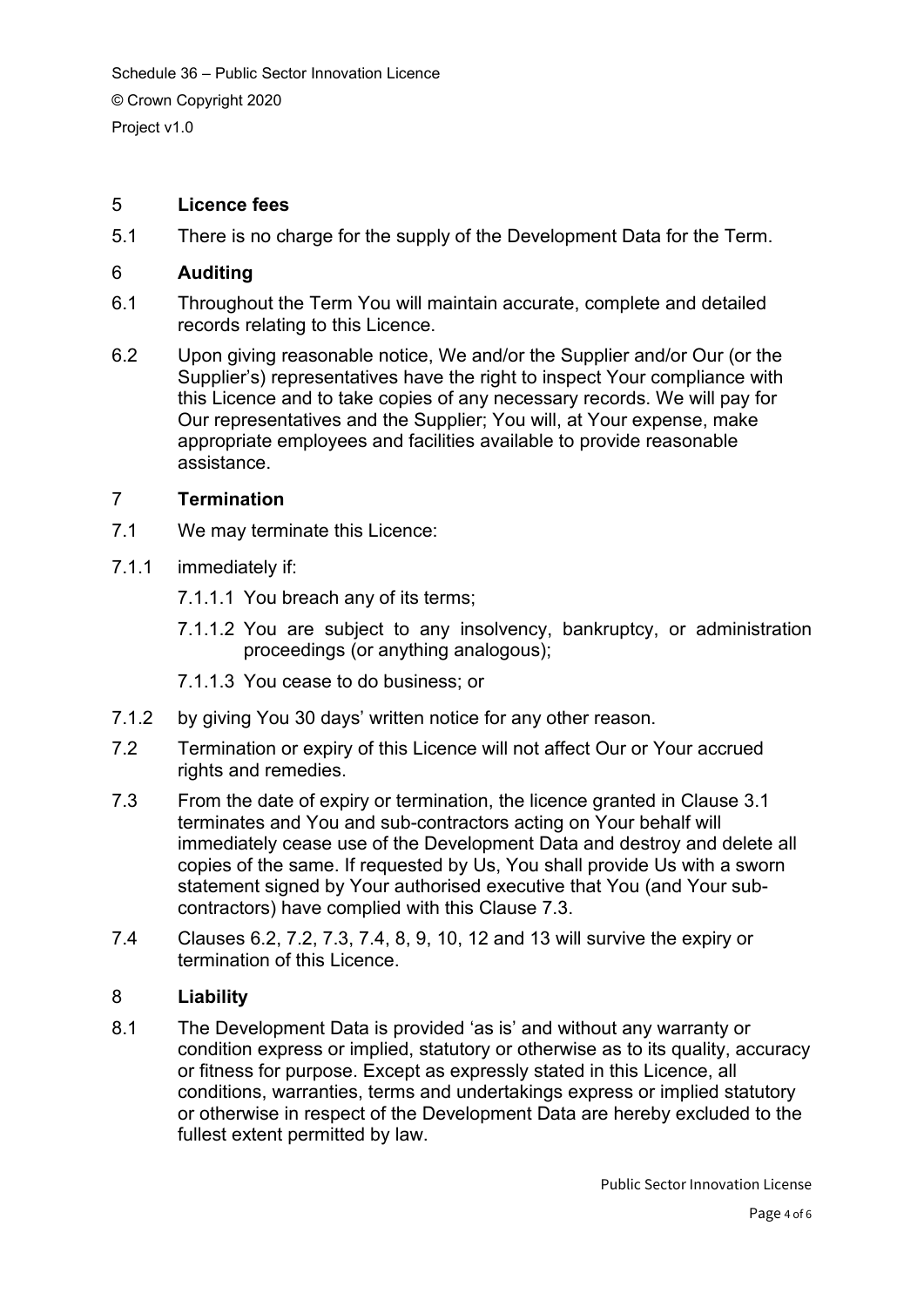- 8.2 Subject to Clause 8.3, under no circumstances shall We be liable for indirect, special or consequential loss or damage or any other financial loss (howsoever caused) which occurs as a result of the use of, or lack of performance of the Development Data. The above-mentioned includes, but is not limited to, loss or damage related to lost earnings, profits, business, goodwill, data or software.
- 8.3 Neither You nor We exclude our respective liability to the other under this Licence for fraud, and for personal injury or death caused by either of our negligence and that of our respective employees and authorised subcontractors and agents.

# 9 **Confidentiality and Data Protection**

- 9.1 The parties to this Licence will take all reasonable steps to ensure that any material or information identified by either party to be confidential (**Confidential Information**), which the other party has possession or knowledge of in connection with this Licence, will not be disclosed to others, in whole or in part, without the prior written permission of the other party. Neither party will have the obligation to maintain the confidentiality of any data or information which (i) was in the receiving party's lawful possession prior to receipt from the other party, (ii) is later lawfully obtained by the receiving party from a third party having no obligation of confidentiality to the other party, (iii) is available to the public through no act or failure of the receiving party, (iv) is readily available in the public domain, or (v) is independently developed by the receiving party. The receiving party will immediately return or destroy any or all Confidential Information that has been provided to it by the other party, upon the other party's request.
- 9.2 We may share your personal data, such as your name, address and email address collected at account registration, with the Supplier for the purposes of monitoring your compliance with this Licence and otherwise use your personal data in accordance with our privacy policy which may be found here:<https://www.apgb.co.uk/privacy-policy> and to perform our obligations under this License and as otherwise necessary for our legitimate interests. We are a controller independent from Supplier with respect to your personal data and shall comply with our respective obligations under laws applicable to the privacy of your personal data including the General Data Protection Regulation ((EU) 2016/679) (GDPR) and the Data Protection Act 2018 (DPA 2018).

# 10 **Changing this Licence**

10.1 This Licence sets out the entire agreement and understanding between You and Us in respect of the subject matter of this Licence.